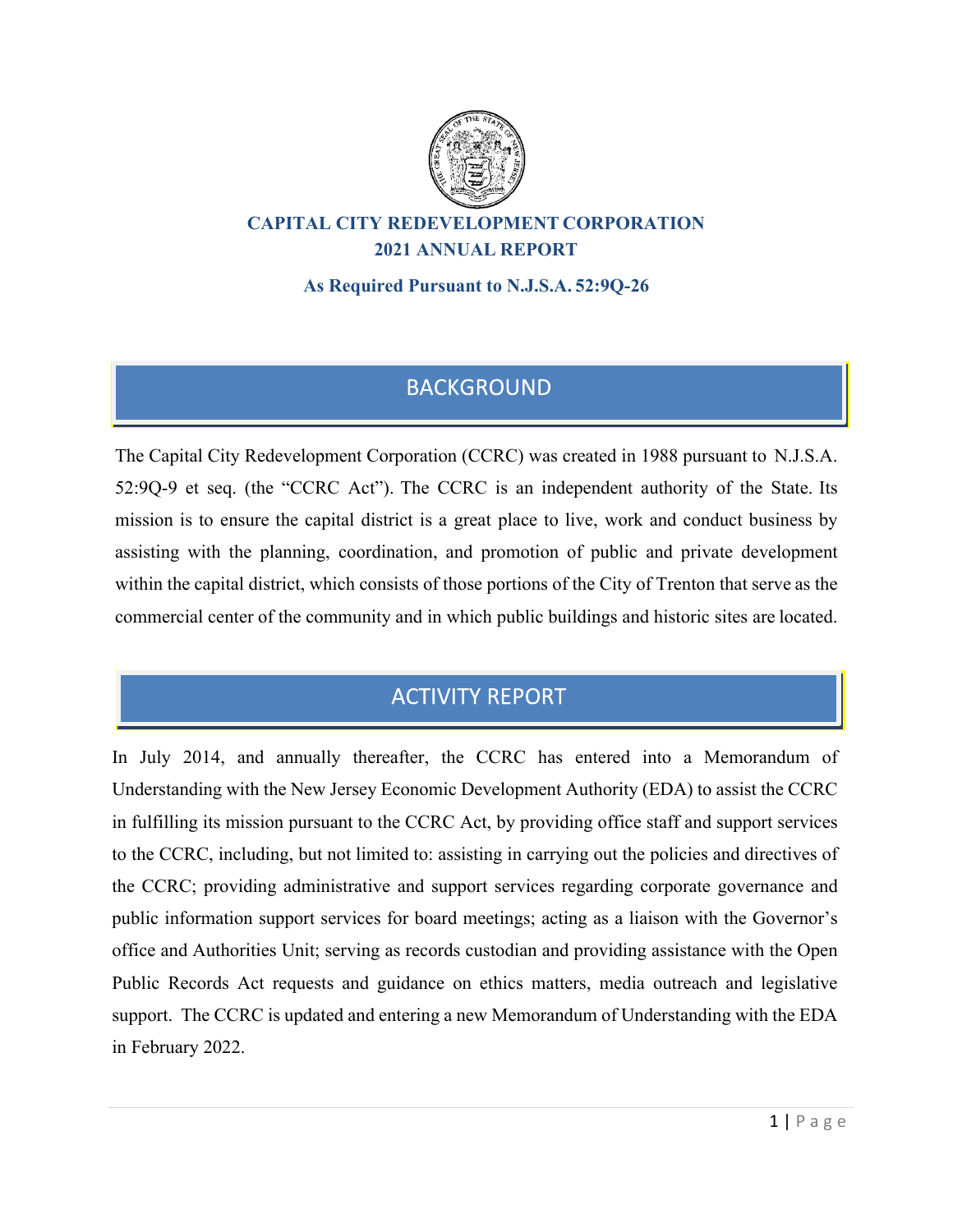#### **ACTIVITIES OF THE CCRC – CALENDAR YEAR 2021**

CCRC had significant activity in 2021 as is elaborated on throughout this report, particularly as it relates to the work done in updating and completing the CCRC Renaissance Plan.

#### **UPDATE TO CCRC RENAISSANCE PLAN**

The CCRC Act provides for the CCRC to have a modern updated plan to provide guidance, coordination and support for development and redevelopment in the Capital District by all entities including the State, the City, and private and non-profit development initiatives. In response to this mandate, under the direction of the CCRC Board, staff issued an RFQ/P in 2019 to update the CCRC Renaissance Plan and Urban Code design guidelines (collectively known as "the Plan") in coordination with the City of Trenton's recent update to its Master Plan, known as Trenton 250, as well as other relevant plans for areas within the CCRC Boundary.

The new Plan identifies seven key objectives: making downtown Trenton more attractive, inviting, and safe; improving access in and around downtown; restoring traditional linkages to waterways; promoting a diversity of uses; improving the circulation and parking network downtown; expanding and enhancing the historical value of Trenton; and enhancing the social environment. It also includes individual recommendations and priority actions to achieve these goals within each of the six planning areas within Trenton: The Canal, the State Capital, the Central Business District, Mill Hill, the Riverfront, and the Transit Center. Additionally, the Renaissance Plan provides clear and predictable guidance for land use and development that considers and is aligned with the long-term and aspirational goals of the State, as well as the City of Trenton and addresses existing transportation systems and ways to manage and meet transportation demands.

The bulk of stakeholder meetings occurred in 2019, much of the initial drafting of the Plan occurred in 2020, and in 2021, much time was spent on finetuning the final draft of the Plan, which was ultimately adopted by the CCRC Board of Directors on December 21, 2021.

From the beginning of the Renaissance Plan update in September 2019 until its adoption in December 2021, there have been more than 50 hours logged in meetings of the Renaissance Plan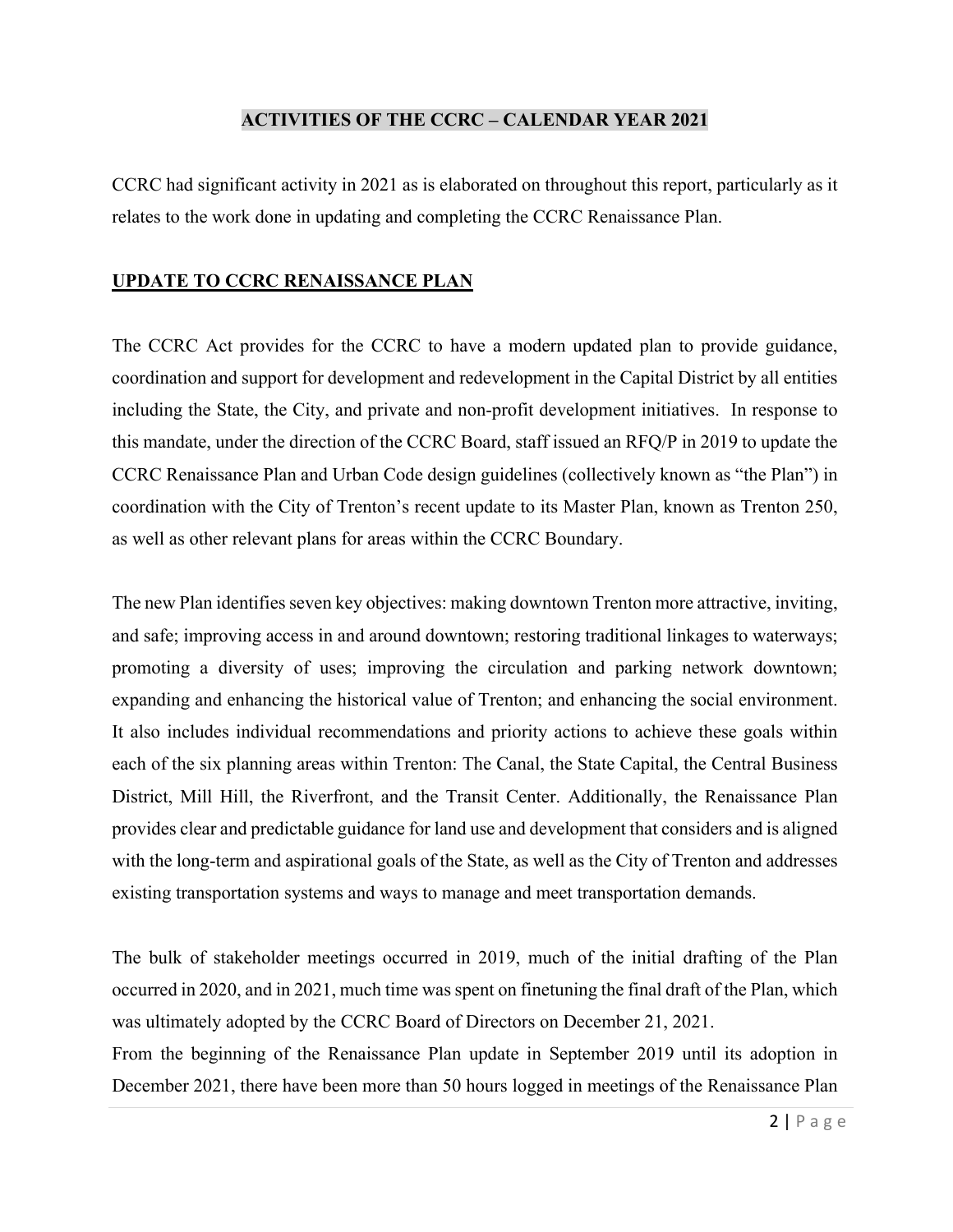Review Committee. While significant, this represents only the meeting time of the Committee, and does not take into account additional meetings and time spent reviewing materials by board members and staff outside of these official meetings. Additionally, CCRC's Planning Consultant, Topology, spent a total of 705 hours to complete the Plan update for a total cost of \$105,000. The final remaining invoice towards this project will be paid 2022 for a cost of approximately \$1,500.00.

## **Renaissance Plan Review Committee Meetings held on the Update to the Renaissance Plan:** *(number are approximate)*

2019: 1 Committee Meeting (2 hours) 2020: 18 Committee Meetings (36 hours) 2021: 3 Committee Meetings (6 hours) 5 Public Presentations/Meetings on Draft Final Plan (10 hours)

## **2021 CCRC RENAISSANCE PLAN ACTIVITY INCLUDED THE FOLLOWING:**

#### **Commencement of public-facing adoption process of the Plan**

At its May 2021 Meeting, the CCRC Board voted to approve the initiation of the public adoption process for the update to the Plan.

## **Release of the Plan publicly**

After the conclusion of the Governor's Conditional Veto period, in mid-June 2021, the link to the Draft Plan and Urban Code was posted on the CCRC website and on a new webpage crafted specifically to make access to the materials as user-friendly as possible. A press release was also distributed to local and social media outlets announcing that the CCRC had commenced the publicfacing adoption process of the update to the CCRC Renaissance Plan.

CCRC provided notice of availability of the Plan for review on a public facing webpage, designed specifically for this purpose. This new webpage contained a public comment portal with userfriendly functionality, enabling users to view all relevant meeting dates, draft materials, press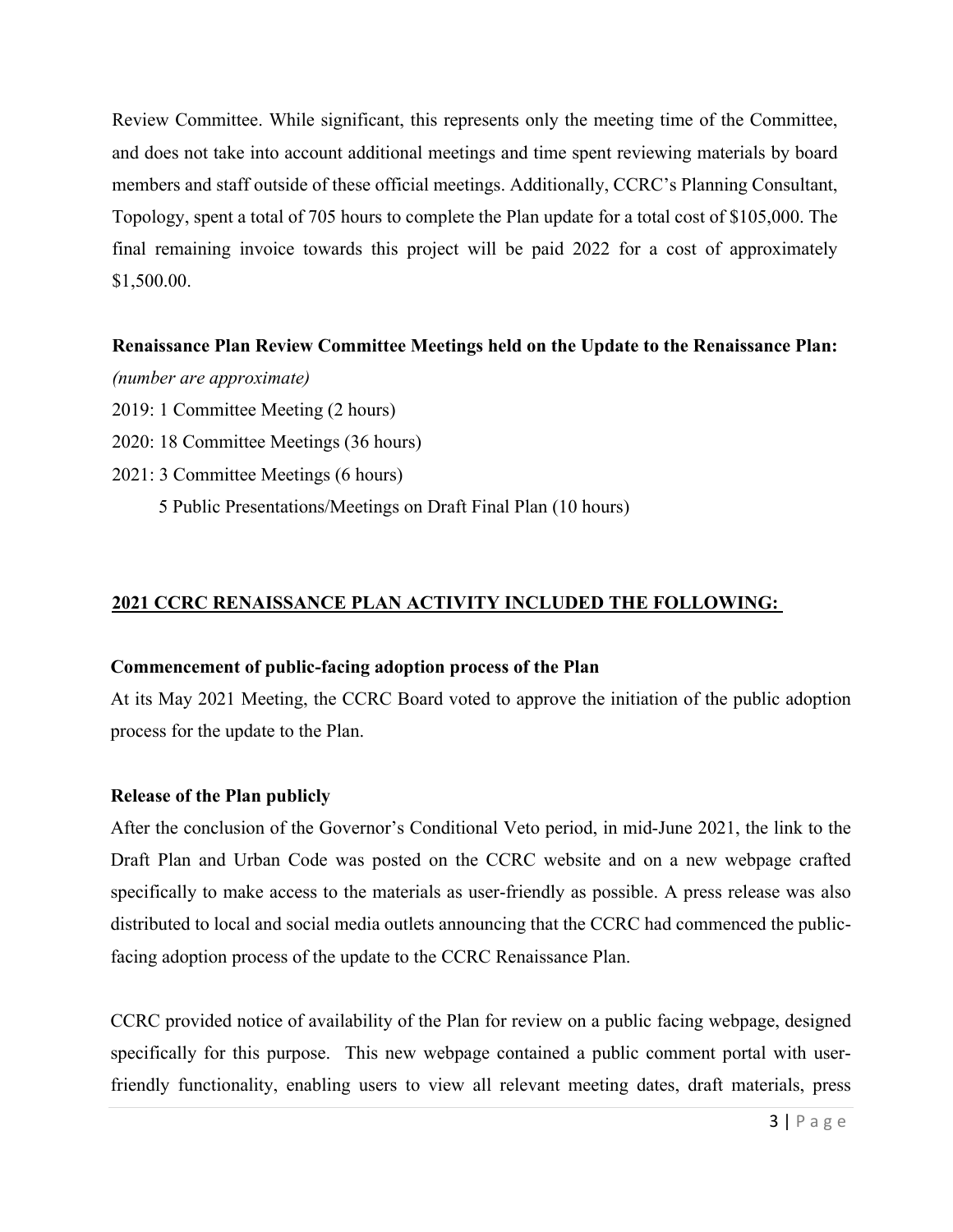releases, and provided a direct link to submit any comments for consideration in the review of the Plan. The link to the Plan webpage was transmitted to the City of Trenton Planning Board, the Mercer County Planning Board, and the NJ State Building Authority, in accordance with the CCRC statute.

Per the CCRC statute, not less than 45 days after the distribution of the Plan to the Planning Boards of the City of Trenton, the County of Mercer, and the State Building Authority, the CCRC is to conduct public hearings on the plan and provide for a public comment period to last at least 30 days after the final public hearing. The timeline for implementing this process was as follows:

#### **Public Presentations on the Draft Final Plan:**

- 7/14/21 Mercer County Planning Board Meeting
- 8/10/21 NJ Building Authority Meeting
- 8/17/21 CCRC Board Meeting (Public Hearing #1) on Draft Final Plan & Urban Code.
- 8/19/21 (PM): CCRC Board Meeting (Public Hearing #2) on Draft Final Plan & Urban Code.
- 8/26/21 City of Trenton Planning Board

#### **Conclusion of Public Comment Period & Review of Comments**

The public comment period was scheduled to conclude on September 18, 2021, but was extended by one week per a request and officially ended on September 25, 2021. After the public comment period concluded, staff met with the planning consultant and the Renaissance Plan Review Committee to discuss and review the comments received.

Renaissance Plan Review Committee Meetings to discuss the comments from approximately 15 individuals received occurred as follows:

- October  $6, 2021$
- December 2, 2021

The Renaissance Plan Review Committee spent many hours discussing comments received on the plan.

#### **Adoption of the CCRC Renaissance Plan**

On December 17, 2021, the Final Draft of the new Plan was posted online in advance of the CCRC Board Meeting where a vote was to take place. Prior to the CCRC Board Meeting, the public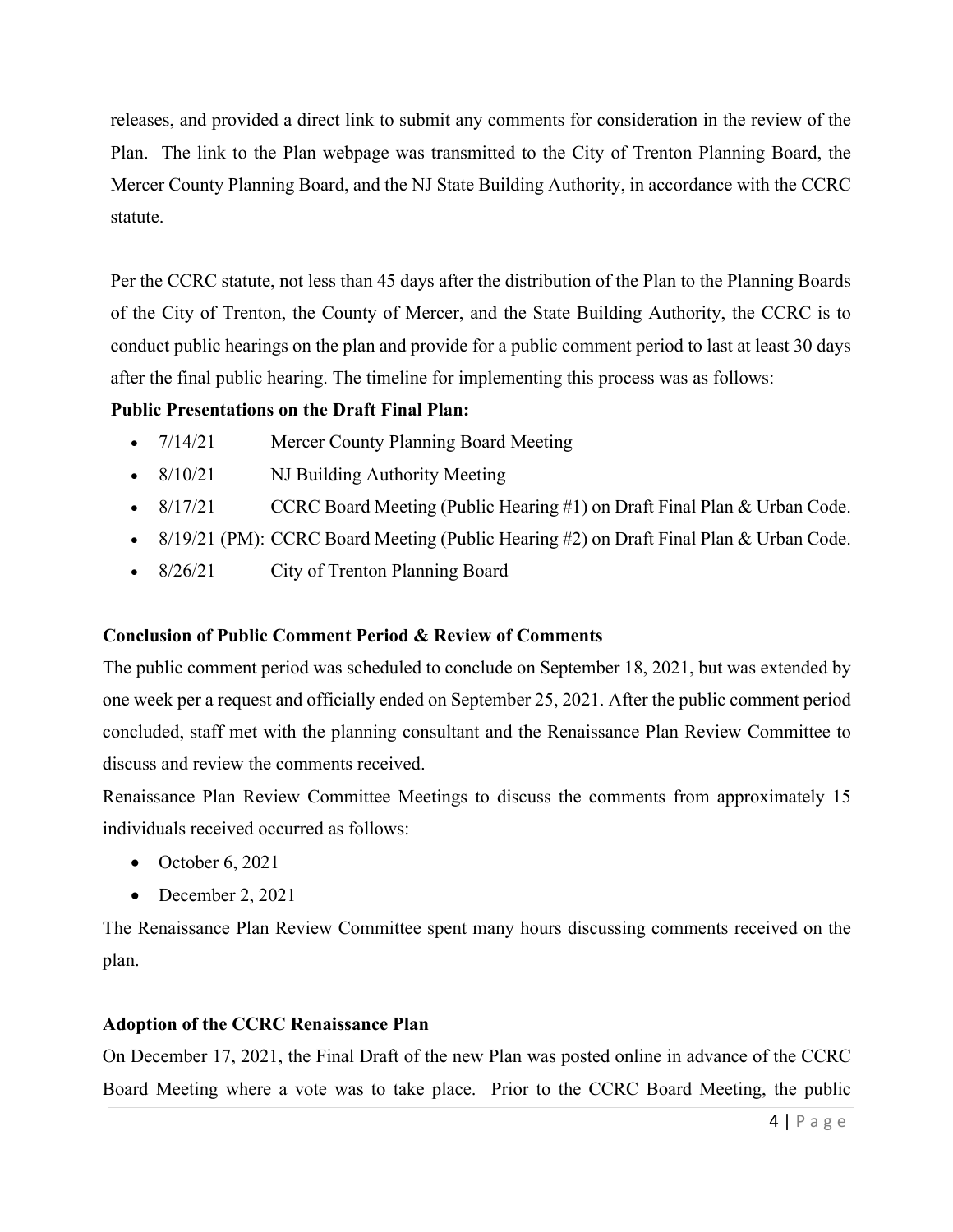comments received were also posted on the CCRC website. Additionally, a marked-up version of the draft plan was posted on-line that identified by color, content that was already addressed in the proposed update to the Plan and another color showing updates to language in the plan as a result of comments received.

On December 21, 2021, by unanimous vote, the CCRC Board of Directors voted to approve the adoption of the new Plan. The initial Renaissance Plan was originally adopted in 1989. The new Renaissance Plan is a product of a close and collaborative effort with the City, and, as such reflects multi-year efforts by the City and its stakeholders to assess changes to the City's social, economic, and natural environment factors in order to shape the way the City will be developed in the years to come.

#### **Stakeholders who have been part of the Plan update process included:**

- Members of the CCRC Board of Directors, in particular members of the CCRC Renaissance Plan Review Committee – (See Committee membership listing).
- The following state agencies:
	- o The NJ Department of Treasury, Division of Property Management and Construction
	- o The NJ Department of Transportation Statewide Planning
	- o The NJ Department of Community Affairs, Local Planning Services
	- o The NJ Economic Development Authority, Real Estate
- The City of Trenton
- The Mercer County Improvement Authority and Mercer County Planning Department
- Higher education institutions including Thomas Edison State University, and Mercer County Community College
- Local stakeholder and community groups, including Greater Trenton, Trenton Downtown Association; Isles, NJ Community Capital, and the Trenton Health Team
- Residents and visitors of the City of Trenton via public outreach surveys

CCRC's standing Renaissance Plan Review Committee was broadened for purpose of this important project to include representatives of various state and city departments and agencies and other individuals with expertise deemed vital to the success of the project. Accordingly, the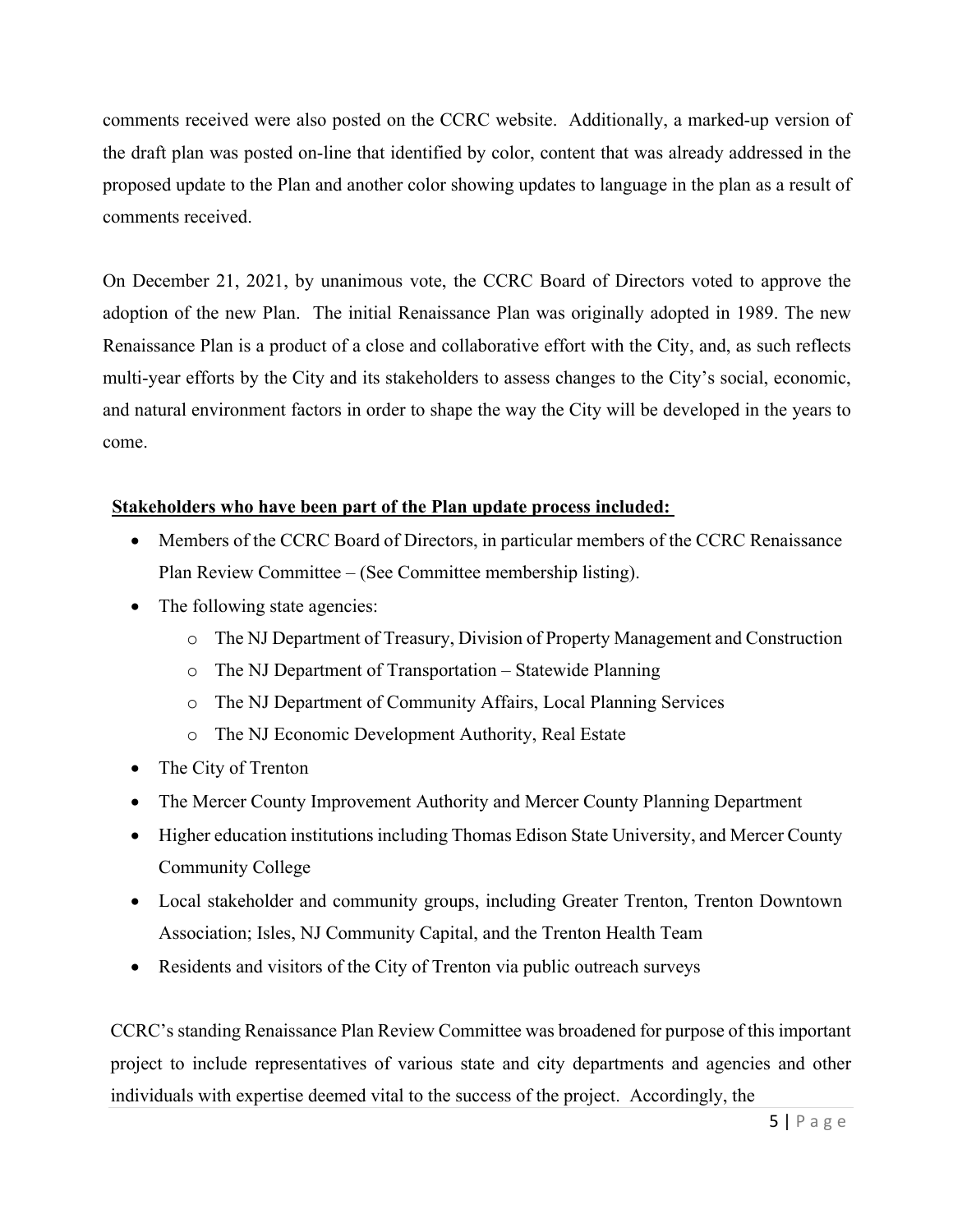Renaissance Plan Review Committee's current membership is as follows:

- Chair: Robert Prunetti
- Peter Inverso, Member
- State Treasurer Elizabeth Maher Muoio (or designee)
- Diane Gutierrez-Scaccetti, Commissioner of the Department of Transportation (or designee)
- Lt. Governor Sheila Oliver, Commissioner of the Department of Community Affairs (or designee)
- C. Andre Daniels, City Representative, City Representative (previously was staffed by Ben DeLisle for the City of Trenton)
- Ingrid Reed, Public Member, Former CCRC Board Chair

Additionally, the following staff members have been critical to supporting the efforts of this Committee's work:

#### **NJ Department of Treasury:**

- Julie Krause, PP, AICP, Senior Advisor, Special Projects, NJ State Capital Partnership
- Robert Tighue, Real Estate Specialist

#### **NJ Department of Transportation:**

- Andrew R. Swords, PP, AICP, Director, Division of Statewide Planning
- Susan M. Weber, Supervising Transportation Analyst, Division of Statewide Planning

#### **NJ Department of Community Affairs:**

- Gina Fischetti, Esq., PP, AICP, Chief Counsel, Local Planning Services
- Robert J. Tessier, PP, AICP, Project Specialist, Local Planning Services

#### **City of Trenton:**

- Jeffrey Wilkerson, PP, AICP, Supervising Planner, Division of Planning, Housing & Economic Development
- Michael Kolber, PP, AICP, Senior Planner, Division of Planning, Housing & Economic Development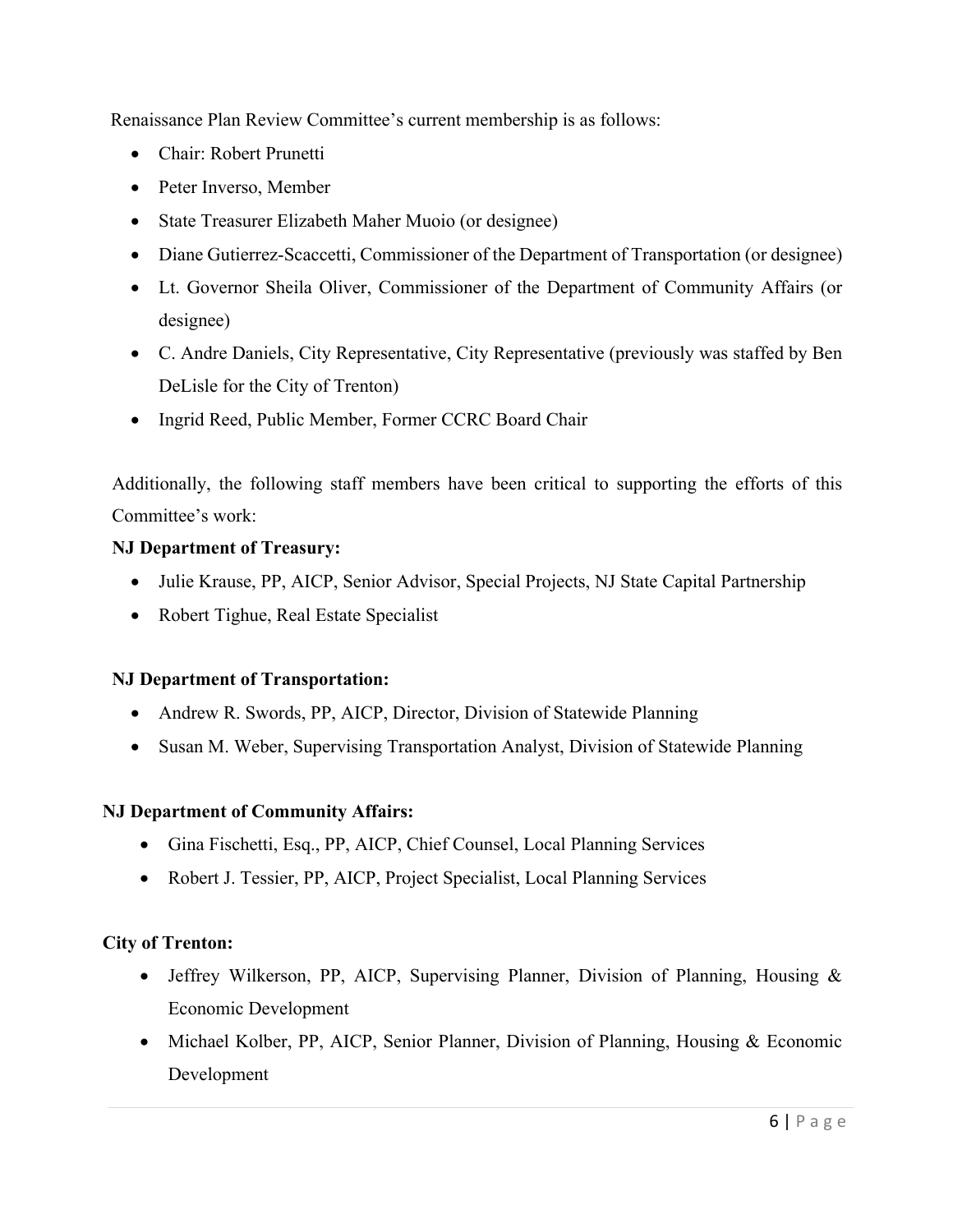#### **NJ Economic Development Authority:**

- Danielle Esser, Director of Governance & Strategic Initiatives
- Liza Nolan, Senior Project Officer, Real Estate

## **Topology:**

- Annie Hindenlang, PP, AICP, Principal + COO, Project Planner
- Will Kurzenburger, Project Planner
- Richard Asirifi, AICP, Urban Designer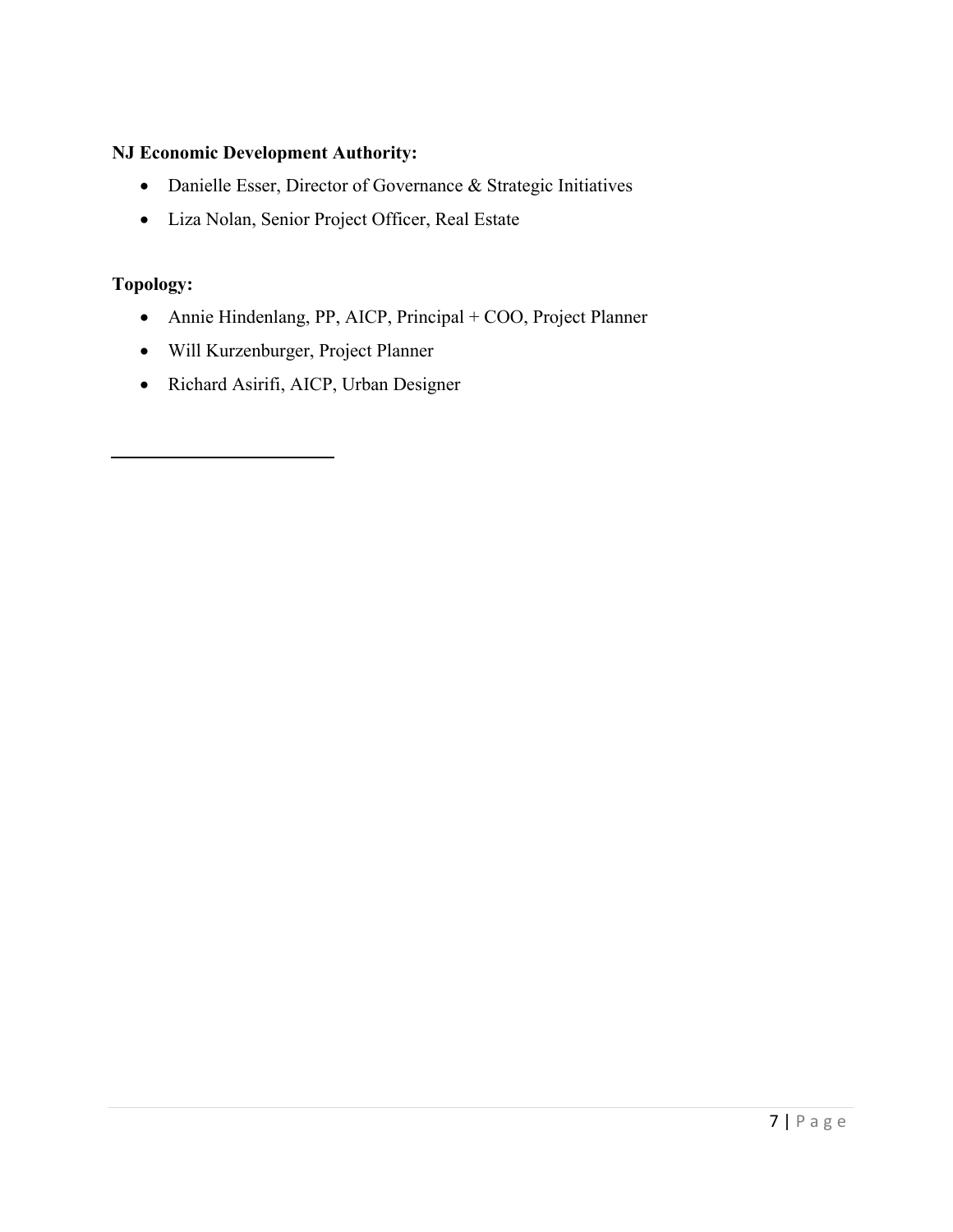#### **REDEVELOPMENT OF THE FORMER TAXATION BUILDING**

In November 2021. on behalf of the Department of the Treasury, CCRC issued a Request for Offers to Purchase and Redevelop (RFOTP) the Former Taxation Building. The former Taxation Building sits in a very prominent location in downtown, on the corner of West State and Barrack Street, less than a block from the State House, War Memorial, and across the street from the Old Barracks & Thomas Edison. The former Taxation Building is 10 stories tall, over 200,000 square feet of office with a small parking garage within the basement which can fit about 40 cars, and the appraised value of the building is \$1,790,000. The completion of construction of the new taxation building and relocation of staff from the former taxation building to the new taxation building presents an opportunity for a new future for this building. Treasury typically disposes of buildings through an auction process, but because of the significance of this building Treasury desired to partner with CCRC in the issuance of the RFOTP which allows price and other factors to be considered in the sale of the property. This sale process was authorized by the State House Commission and property specific legislation, P.L. 2021, c.159, in June 2021.

Over the summer, there were multiple outreach events to engage members of the community and elected officials. In July, Treasury hosted a virtual community meeting to discuss the forthcoming RFOTP process and answer questions from the local community. Just over a dozen members of the public attended including representatives from the Trenton Planning Board, Trenton Downtown Association, Thomas Edison State University,, and Isles. Prior to the community meeting, Treasury offered an identical virtual presentation to local elected officials including the Mayor, City Council, County Executive, County Commissioners, Representatives of Legislative District 15, and Congresswoman Watson-Coleman's Office.

Throughout the summer and fall the CCRC RFOTP Development Committee and EDA Real Estate Staff drafted a Request for Offers to Purchase and Redevelop the Property. The RFOTP was released in mid-November. Concurrent with the release, the RFOTP was advertised in multiple real estate publications.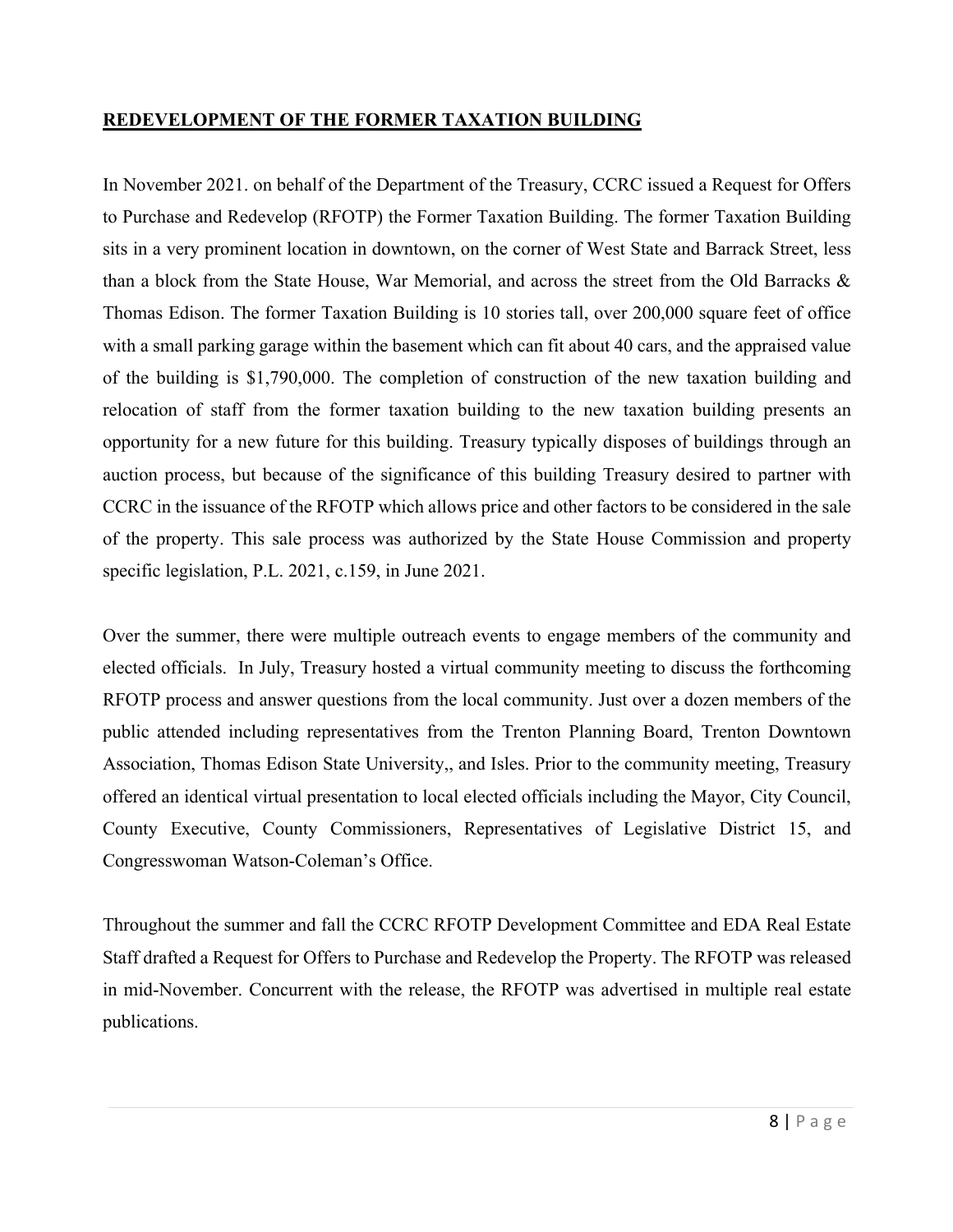The SFY 2022 Budget includes a \$5,000,000 appropriation for the Former Taxation Building, and in November 2021, Treasury and CCRC entered a Memorandum of Understanding (MOU) governing the use the appropriation. The appropriation is intended to be available as a grant to the ultimate purchaser and developer pursuant to a request for such and subject to approval of CCRC and the State Treasurer.

#### **FINANCIAL REVIEW**

As of December 31, 2021, the total amount of funds available to the CCRC between both of its bank accounts was \$49,457.00.

The FY22 Budget for total expenditures is \$25,561.00, which is inclusive of standard expenses such as insurance and auditing services, as well as the remaining balance of the Topology contract.

Given that the insurance costs have already been paid, the remaining anticipated expenses for FY22 are \$6,188.00, which provides CCRC with a remaining balance \$43,269.00 in uncommitted funds at this point in time. **See Attachment A for the itemized budget.**

In addition to the appropriation connected with the former Taxation Building, the state budget appropriated \$1.5 million for the redevelopment of the Front Street Garage. It is anticipated that the utilization of these funds also will be subject to an MOU between CCRC and the NJ Department of the Treasury. During 2022 the CCRC will show new funding deposits once bank accounts are established for the two state appropriations.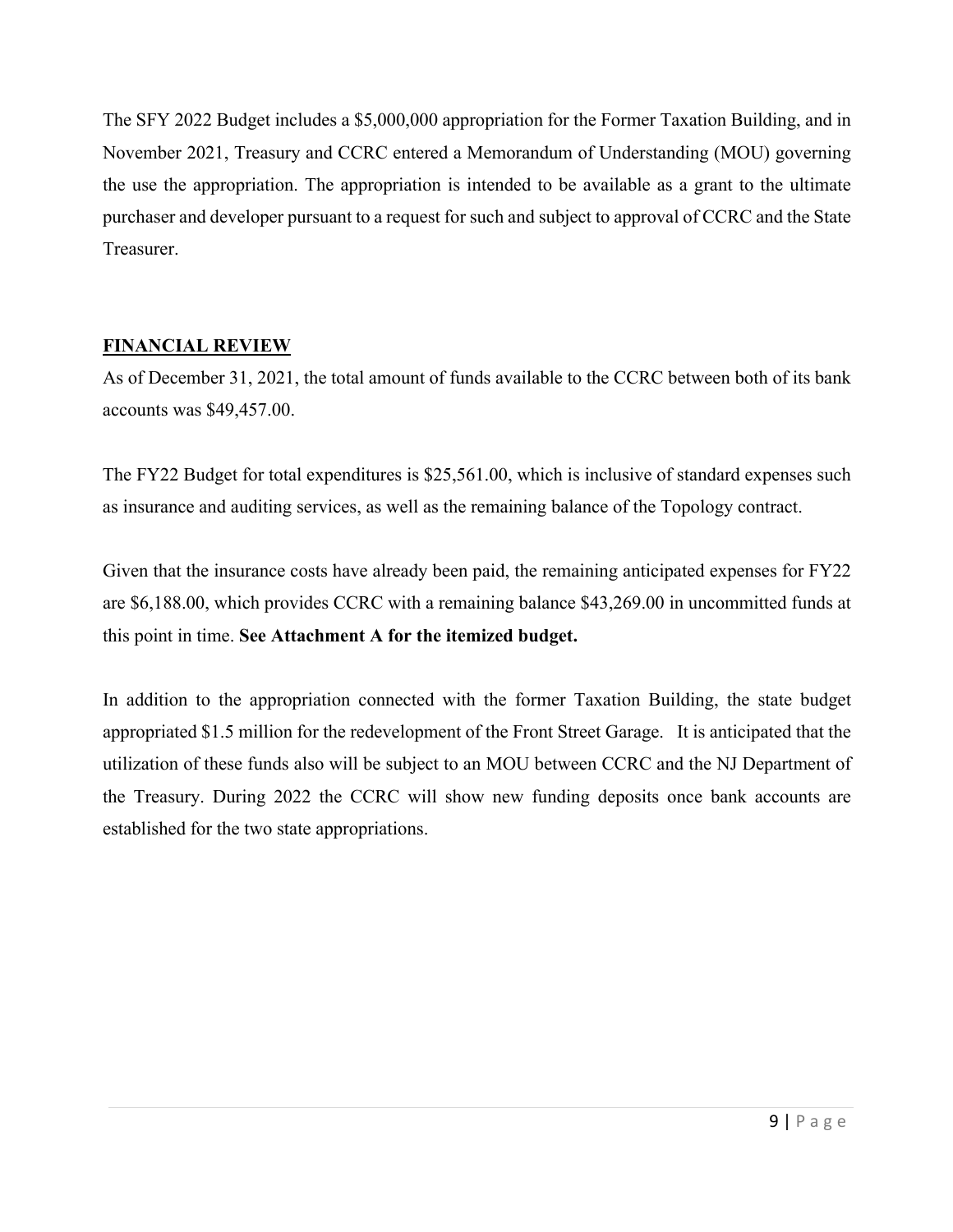#### **CCRC DISTRICT INITIATIVES OF STATE AND LOCAL ENTITIES**

#### **UPDATE ON EO 40 CAPITAL CITY PARTNERSHIP**

The Office of the State Treasurer continues to coordinate the State Capital Partnership established by Governor Murphy's Executive Order 40. The State Capital Partnership brings together State, City, and County government to support Trenton on its path to revitalization. Over the past three years, through the collaborative framework of EO 40, state agencies have provided Trenton with both strategic technical and financial assistance and coordinate daily with City representatives to advance key redevelopment, recreation, transportation, housing, and planning projects both within the CCRC Capital District and outside of the CCRC District.

In addition to actively supporting many of the projects discussed in other sections of this Report this past year, in 2021 EO 40 propelled integral cross-agency collaboration on advancing the restoration of the Old Wharf Park, Broad Street Bridge rehabilitation, and pursuing completion of the Daylighting project.

## **UPDATE ON COMPREHENSIVE RENOVATION AND RESTORATION OF THE EXECUTIVE STATE HOUSE**

The Comprehensive Renovation and Restoration of the Executive State House is well underway. In late 2019, the State issued a contract to the construction general contractor to perform the work necessary to restore the Executive State House to the historic period of significance corresponding with early 1900s. Opened in 1792, the Executive State House is the second oldest continuously operated state house in the nation and was expanded and built upon eighteen (18) times from the late 1700s up until the early 1950s. Given the many different types of construction found, the effort to renovate the building is very complex. The renovated building will include all modern systems designed and constructed so that this very historic building will perform as a modern building. The target for completion of this renovation and restoration is 2023.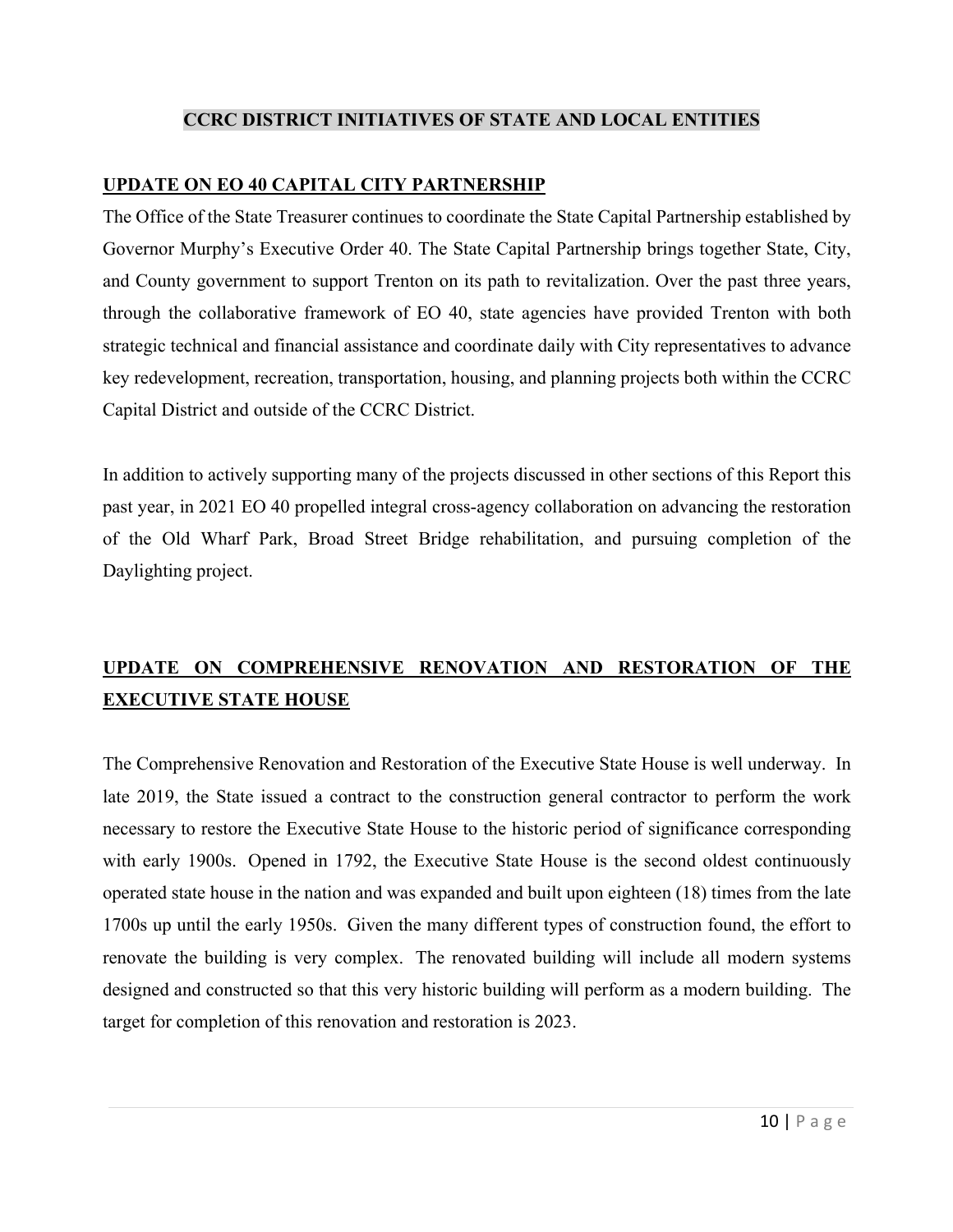## **UPDATE ON STATE OFFICE BUILDINGS**

The construction of the new six-story Department of Health and eight-story Division of Taxation buildings were completed at the end of Calendar Year 2020. Both projects broke ground early in 2019. Even with the COVID-19 pandemic, utility connectivity issues and shortage of materials, both projects moved forward, and both commenced occupancy on schedule.

The Department of Health Building, a LEED Gold certified building, started occupancy in November 2020, and all staff moved in before the end of 2020.. The State began the phased move-in for the new Taxation building in mid-January 2021.

Artwork has been installed at both the new Health and Taxation Buildings, and includes artwork from Mercer County artists, including two Trenton artists.

In addition, the State is working with NJ Transit to transfer ownership of the art piece known as *New Jersey on Parade* from New York Penn Station to the Taxation Building. There are difficulties in relocating this piece due to coordination with Amtrak. Once installed inside of the Taxation building, *New Jersey on Parade* will be visible from the street.

Demolition of the Department of Health and Agriculture Buildings has commenced. It is expected that the site will be cleared and improved by mid-2022.

## **UPDATE ON TRENTON DOWNTOWN REDEVELOPMENT PLANS**

In October 2020, the Trenton City Council adopted a resolution authorizing Local Planning Services (LPS) at the Department of Community Affairs to prepare a Redevelopment Study and Plan for Downtown Trenton. In June of 2021, the City Council adopted a resolution authorizing a working group to assist Local Planning Services in preparing the study and plan. Study area boundaries were agreed upon and are entirely within the CCRC district boundary. There are nine (9) outdated Redevelopment Areas with Plans within the study area and three Redevelopment Areas and Plans partially in the study area. LPS is currently working on Phase I of the study which will recommend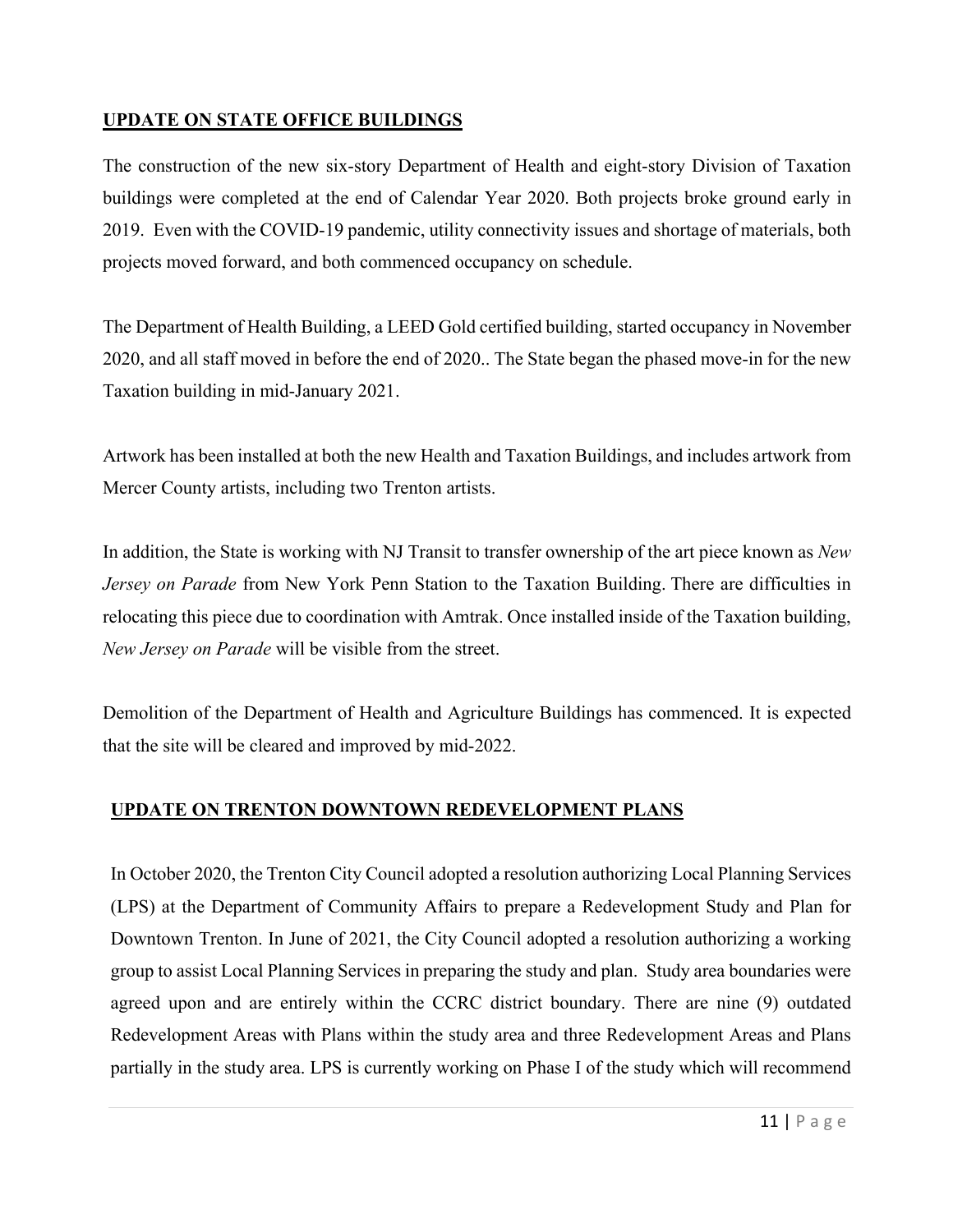which redevelopment areas need to be redesignated or have adjusted boundaries. It is expected that LPS will recommend new redevelopment boundaries that align with the Thematic Planning Areas in the Renaissance Plan. Phase II of the study will be the preparation of a new redevelopment plan to Downtown Trenton.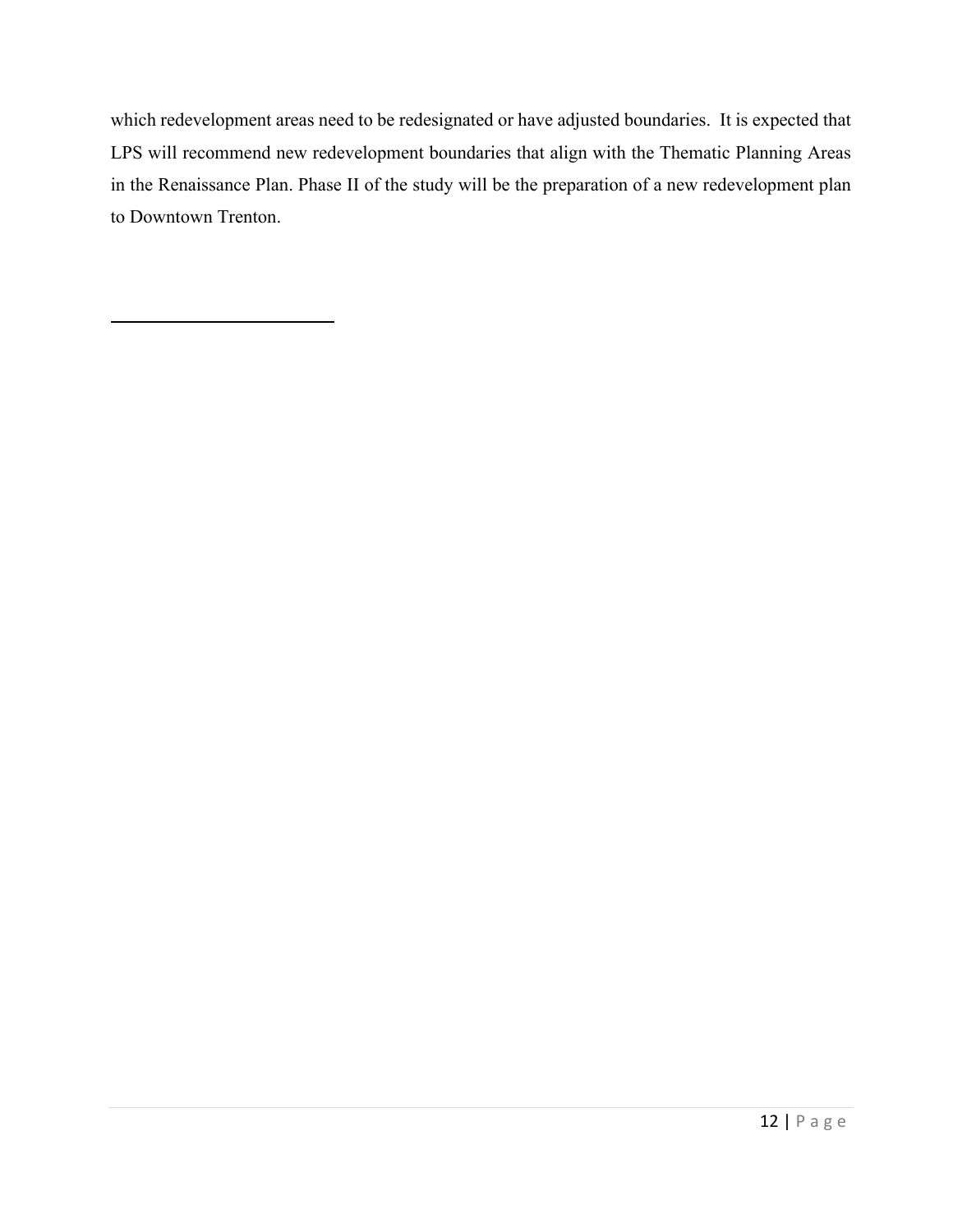### **NJEDA SMALL BUSINESS SERVICES**

In an effort to advance economic development throughout the City of Trenton, especially the downtown, and to advance the EDA resources available to the City of Trenton, EDA staff regularly work with city officials, business owners, state agencies and local community and stakeholder groups throughout the City. The NJEDA has a dedicated Small Business Services team that works specifically on small business initiatives in the City of Trenton, particularly focused on the CCRC's Downtown District.

The team regularly meets with senior level priority business stakeholders for the City seeking to enhance business activity within the CCRC/City's downtown district including:

- City of Trenton Representatives
- Greater Trenton
- Trenton Downtown Association
- Latino Merchants Association
- Capital Region Minority Chamber of Commerce
- African American Chamber of Commerce of New Jersey

The efforts to meet regularly with local representatives are intended to help collaborate and partner whenever possible on initiatives to support local City businesses, particularly those within the Downtown District.